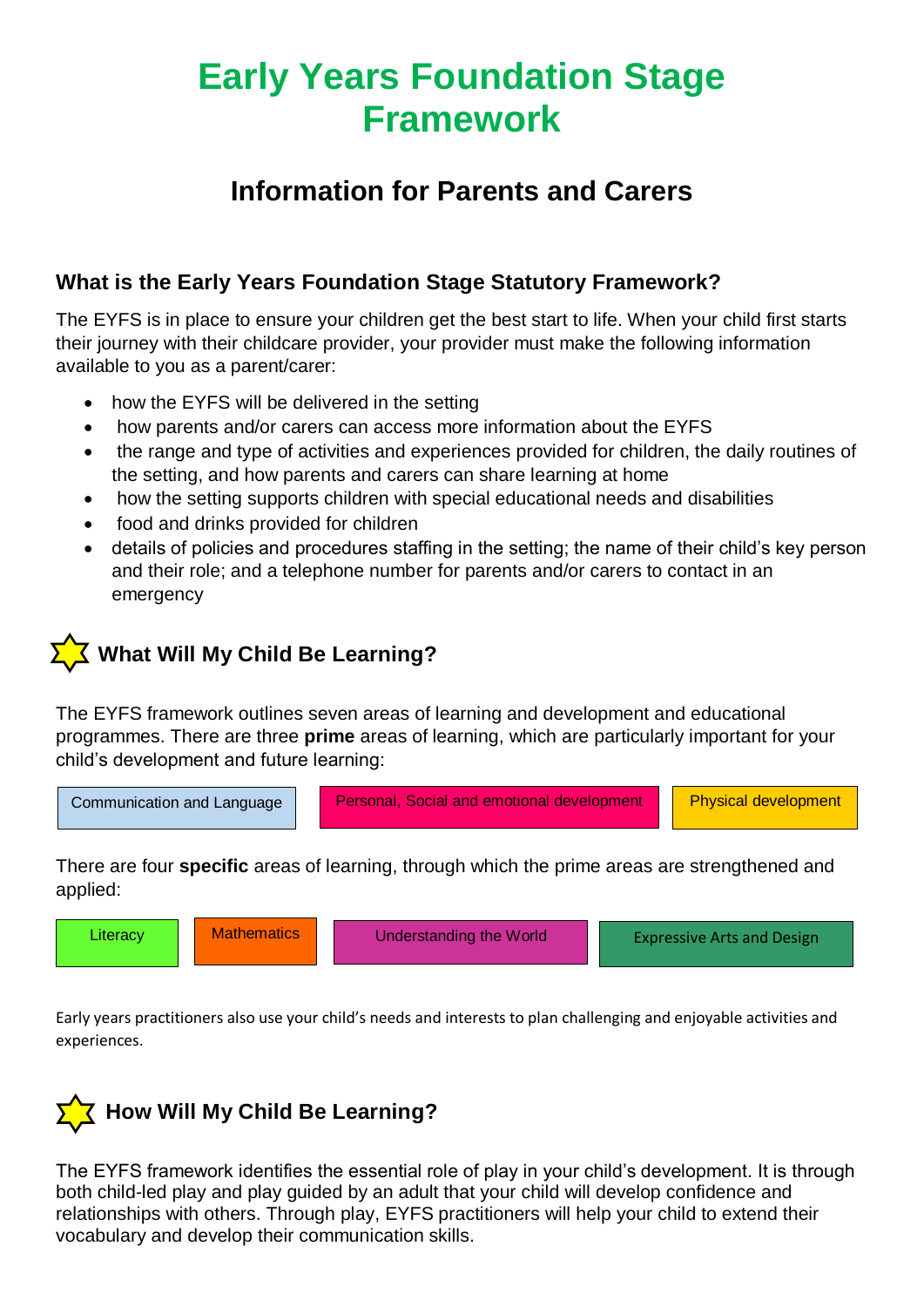# **Early Years Foundation Stage Framework**

The EYFS framework identifies three characteristics of effective teaching and learning:

Playing and exploring **Active learning Active Learning Creating and thinking critically** 

### **How Will I Know How My Child Is Doing?**

Each child in the EYFS has a key person who will work in partnership with you, sharing information about your child. EYFS settings may also use observations to share your child's key achievements.

EYFS practitioners use their professional knowledge to understand your child's level of development. If they have any concerns about your child's progress, they will discuss these with you.

Three formal assessments take place during the EYFS:

- Two-Year Progress Check (this will happen between the ages of 24 to 36 months)
- Reception Baseline Assessment (at the start of the reception year)
- Early Years Foundation Stage Profile (at the end of the EYFS)

#### **How could you help learning and development at home to support the new EYFS reforms?**

- Read stories daily to your child and use them as an opportunity to talk about the characters and events in the story. You could also discuss some of the details children have spotted in the pictures, such as the character's facial expressions.
- Have lots of conversations with your child throughout the day. Try and increase their vocabulary by using a wide range of vocabulary.
- Practise counting with your child and looking at small groups of items. Explore what happens to numbers when you put these small groups of items together, or split a larger group into two smaller groups.
- Support your child's early reading by practising phonic skills, such as recognising letter sounds and blending them together to read words. Also, support your child with their writing by checking they are forming their letters in the correct way and holding a pencil properly.
- Encourage your child to make healthy food and drink choices, especially related to sugar content and how this can affect teeth. Also, support your child to properly brush their teeth at least twice a day at home.
- Plan activities that allow your child to be active and develop their strength through large body movements as well as smaller, more precise movements.

#### **If you want more information the following link will take you to: What to Expect When, which is a guide for parents to support their child's development**

https://foundationyears.org.uk/wp-content/uploads/2021/09/What-to-expect-in-the-EYFS-complete-FINAL-16.09-compressed.pdf